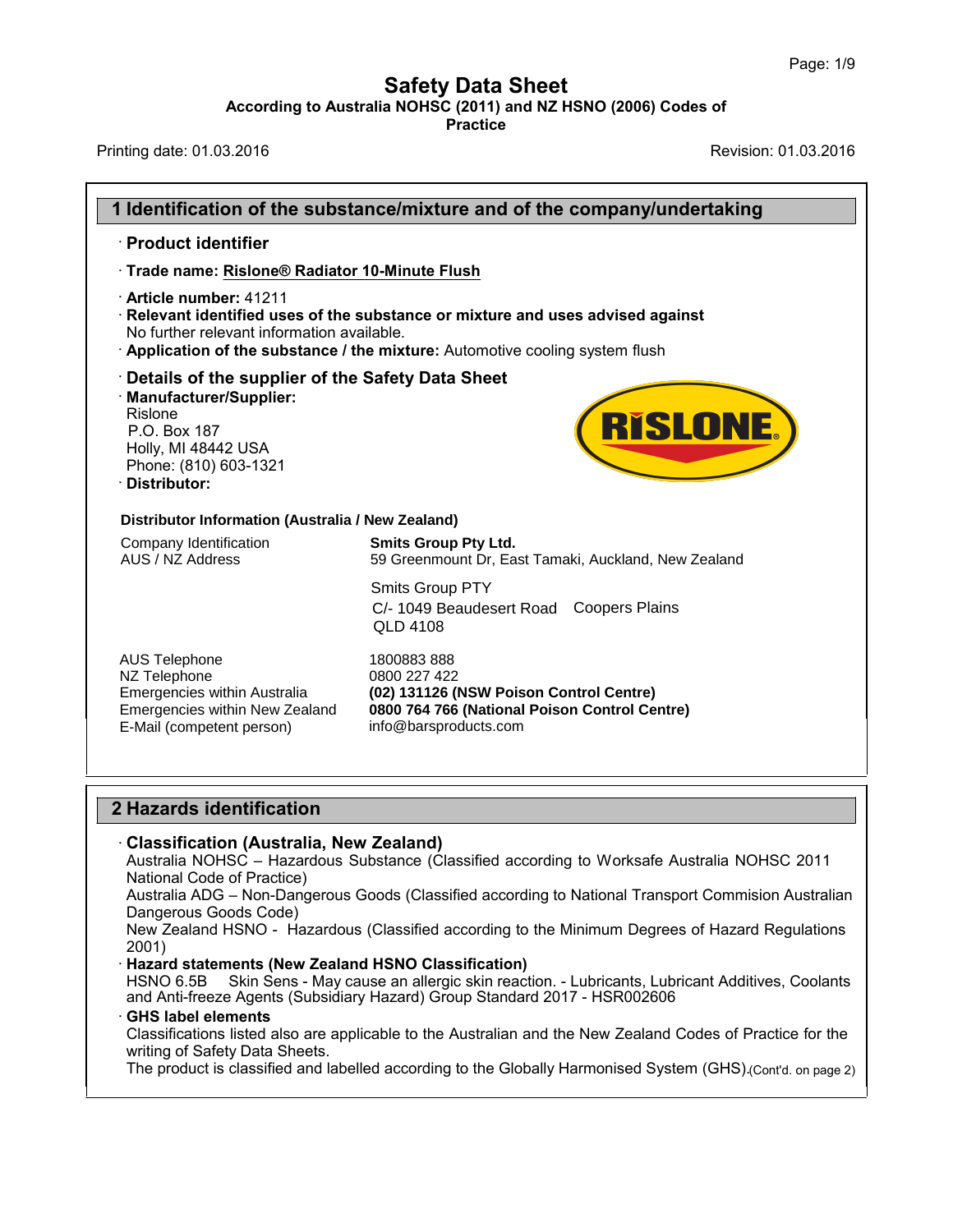## **Safety Data Sheet<br>
A NOHSC (2011) and NZ HSNO (2006) Cod<br>
Practice** Page: 2/9<br>**According to Australia NOHSC (2011) and NZ HSNO (2006) Codes of**<br>Practice<br>Printing date: 01.03.2016<br>Revision: 01.03.2016 Page: 2/9<br> **Safety Data Sheet**<br>
According to Australia NOHSC (2011) and NZ HSNO (2006) Codes of<br>
Practice<br>
Revision: 01.03.2016<br>
Revision: 01.03.2016<br>
Revision: 01.03.2016

**Practice**

### **Trade name:** According to Australia NOHSC (2011) and N.<br>Printing date: 01.03.2016<br>Trade name: Rislone® Radiator 10-Minute Flush (Cont'd. from page 1) ade name: Rislone<sup>®</sup> Radiato<br>· Hazard pictograms GHS07 GHS07<br>Signal word Warning<br>Hazard-determining compone **CHS07**<br> **· Signal word** Warning<br> **· Hazard-determining components of labelling:**<br>
5-chloro-2-methyl-2H-isothiazol-3-one<br> **· Hazard statements** 5-chloro-2-methyl-2H-isothiazol-3-one<br> **Hazard statements Signal word Warning<br>
Hazard-determining compo**<br>
5-chloro-2-methyl-2H-isothiaz<br>
Hazard statements<br>
H317 May cause an allergic s<br>
Precautionary statements **Signal word Warning<br>
Hazard-determining components of labelling:**<br>
5-chloro-2-methyl-2H-isothiazol-3-one<br> **Hazard statements**<br>
H317 May cause an allergic skin reaction.<br> **Precautionary statements**<br>
P103 Read label before Hazard-determining components of labelling:<br>5-chloro-2-methyl-2H-isothiazol-3-one<br>Hazard statements<br>H317 May cause an allergic skin reaction.<br>**Precautionary statements**<br>P103 Read label before use.<br>P261 Avoid breathing mist 5-chloro-2-methyl-2H-isothiazol-3-one<br> **Hazard statements**<br>
H317 May cause an allergic skin reaction.<br> **Precautionary statements**<br>
P103 Read label before use.<br>
P261 Avoid breathing mist/vapours/spray.<br>
P280 Wear protective Hazard statements<br>
H317 May cause an allergic skin reaction.<br> **Precautionary statements**<br>
P103 Read label before use.<br>
P261 Avoid breathing mist/vapours/spray.<br>
P280 Wear protective gloves / eye protection.<br>
P272 Contamina H317 May cause an allergic skin reaction.<br> **Precautionary statements**<br>
P103 Read label before use.<br>
P261 Avoid breathing mist/vapours/spray.<br>
P280 Wear protective gloves / eye protection.<br>
P272 Contaminated work clothing s **Precautionary statements**<br>
P103 Read label before use.<br>
P261 Avoid breathing mist/vapours/spray.<br>
P280 Wear protective gloves / eye protection.<br>
P272 Contaminated work clothing should not be allowed o<br>
P302+P352 IF ON SKI P103 Read label before use.<br>
P261 Avoid breathing mist/vapours/spray.<br>
P280 Wear protective gloves / eye protection.<br>
P272 Contaminated work clothing should not be allowed out of the wor<br>
P302+P352 IF ON SKIN: Wash with pl P261 Avoid breathing mist/vapours/spray.<br>
P280 Wear protective gloves / eye protection.<br>
P272 Contaminated work clothing should not be allowed out of the workplace<br>
P302+P352 IF ON SKIN: Wash with plenty of water.<br>
P333+P3 P280 Wear protective gloves / eye protection.<br>
P272 Contaminated work clothing should not be allowed out of the workplace.<br>
P302+P352 IF ON SKIN: Wash with plenty of water.<br>
P333+P313 If skin irritation or rash occurs: Get regulations. P302+P352 IF ON SKIN: Wash with pienty of water.<br>
P333+P313 If skin irritation or rash occurs: Get medical advice/attention.<br>
P362+P364 Take off contaminated clothing and wash it before reuse.<br>
P501 Dispose of contents/co P501 Dispose of cont<br>
regulations.<br>
∴ **Other hazards** There are no<br>
Results of PBT and vPvB as<br>
PBT: Not applicable.<br>
∨PvB: Not applicable. **3 Composition/information on ingredients**<br> **3 Composition/information on ingredients**<br> **3 Composition/information on ingredients**<br> **3 Composition/information on ingredients**

# **EXPLACE READ COMPOSITION COMPOSITION**<br> **Chemical characterisation: Mixtures**<br> **Components:**<br>
Components:

### · **Components:**

| <b>Chemical characterisation: Mixtures</b><br><b>Components:</b><br>26172-55-4 5-chloro-2-methyl-2H-isothiazol-3-one<br>$< 0.1\%$<br>Acute Tox. 3, H301; Acute Tox. 3, H311; Acute Tox. 3, H331<br>Skin Corr. 1B, H314<br>Aquatic Acute 1, H400; Aquatic Chronic 1, H410<br>Skin Sens. 1, H317<br><b>Additional information:</b><br>For the listed ingredient(s), the identity and exact percentages are being withheld as a trade secret.<br>For the wording of the listed Hazard Statements refer to section 16. | <b>Composition/information on ingredients</b> |  |  |  |  |
|--------------------------------------------------------------------------------------------------------------------------------------------------------------------------------------------------------------------------------------------------------------------------------------------------------------------------------------------------------------------------------------------------------------------------------------------------------------------------------------------------------------------|-----------------------------------------------|--|--|--|--|
|                                                                                                                                                                                                                                                                                                                                                                                                                                                                                                                    |                                               |  |  |  |  |
|                                                                                                                                                                                                                                                                                                                                                                                                                                                                                                                    |                                               |  |  |  |  |
|                                                                                                                                                                                                                                                                                                                                                                                                                                                                                                                    |                                               |  |  |  |  |
|                                                                                                                                                                                                                                                                                                                                                                                                                                                                                                                    |                                               |  |  |  |  |

**4 First aid measures**<br>**4 First aid measures**<br>**4 First aid measures**<br>**1 Constrainer 1 Constrainer 1 Constrainer 1 Constrainer 1 Constrainer 1 Constrainer 1 Constrainer 1 Constrainer 1 Constrainer 1 Cons** 

42.0.18

For the wording of the listed Hazard Statements refer to section 16.<br> **4 First aid measures**<br> **19. Description of first aid measures**<br> **19. Description of first aid measures**<br> **19. Description of first aid measures**<br> **19. Princeral information: Immediately remove any clothing soiled by the product.**<br>• General information: Immediately remove any clothing soiled by the product.<br>• **After inhalation:** Supply fresh air; consult doctor in case

(Cont'd. on page 3)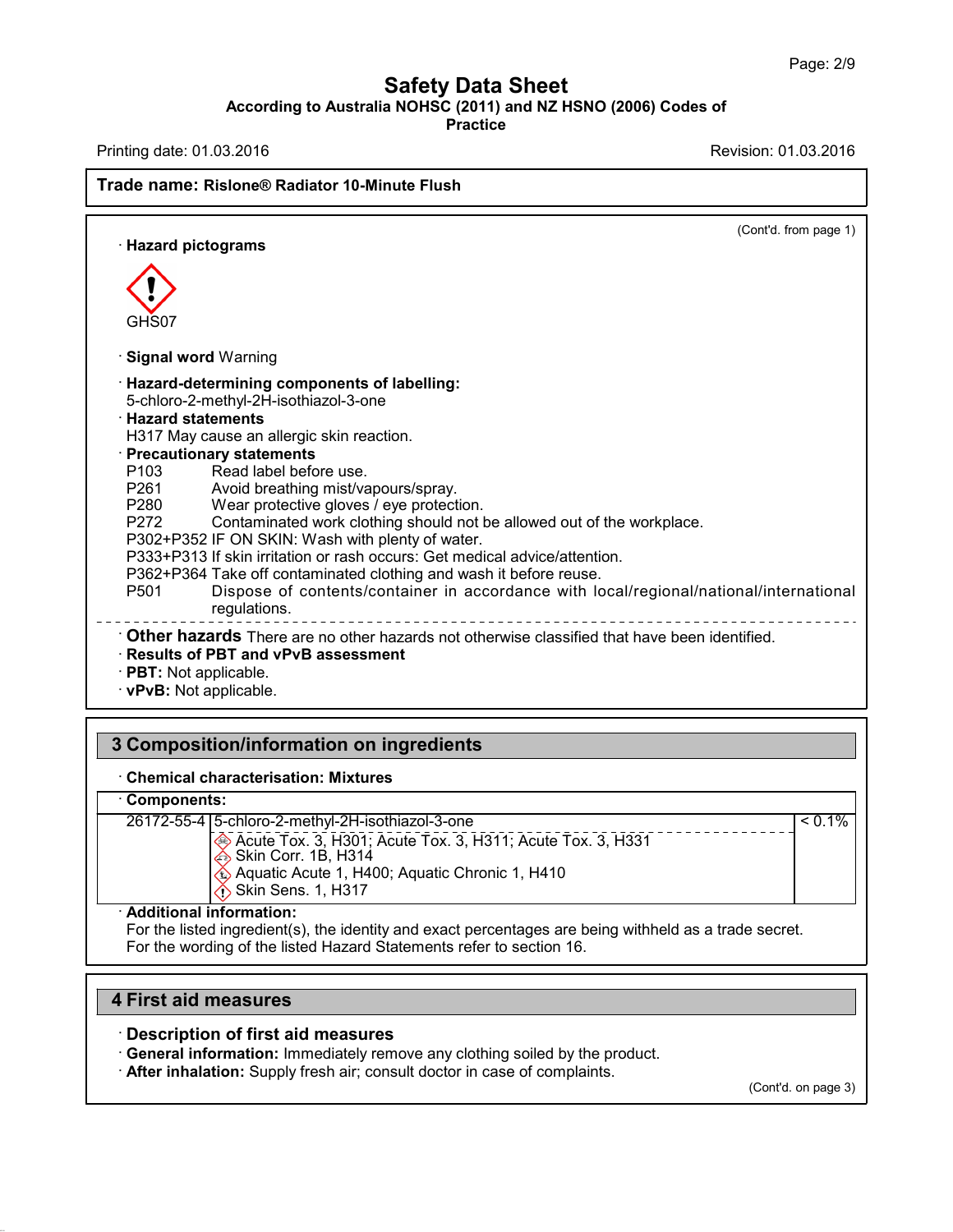# **Safety Data Sheet<br>
A NOHSC (2011) and NZ HSNO (2006) Cod<br>
Practice**

Page: 3/9<br>**According to Australia NOHSC (2011) and NZ HSNO (2006) Codes of**<br>Practice<br>Printing date: 01.03.2016<br>Revision: 01.03.2016 Page: 3/9<br> **Safety Data Sheet**<br>
According to Australia NOHSC (2011) and NZ HSNO (2006) Codes of<br>
Practice<br>
Revision: 01.03.2016<br>
Revision: 01.03.2016<br>
Revision: 01.03.2016

**Practice**

# **Trade name:** According to Australia NOHSC (2011) and N.<br>Printing date: 01.03.2016<br>Trade name: Rislone® Radiator 10-Minute Flush

(Cont'd. from page 2)

Trade name: Rislone® Radiator 10-Minute Flush<br>
After skin contact:<br>
Immediately wash with water and soap and rinse thoroughly.<br>
If skin irritation continues, consult a doctor. Immediately wash with water and soap and rinse thoroughly. **If skin contact:**<br> **If skin irritation continues, consult a doctor.**<br> **If skin irritation continues, consult a doctor.**<br> **Pafter eye contact:**<br>
Remove contact lenses if worn.<br>
Rinse opened eve for several minutes under ru **After eye contact:**<br>Remove contact lenses if worn.<br>Rinse opened eye for several minutes under running water. If symptoms persist, consult a doctor.<br>After swallowing: Refler skin contact:<br>
Immediately wash with water and soap and rinse thoroughly.<br>
If skin irritation continues, consult a doctor.<br> **After eye contact:**<br>
Remove contact lenses if worn.<br>
Rinse opened eye for several minutes If skin irritation continues, consult a doctor.<br>**After eye contact:**<br>Remove contact lenses if worn.<br>Rinse opened eye for several minutes under running water.<br>**After swallowing:**<br>Rinse out mouth and then drink plenty of wat **Example 2018 After eye contact:**<br>
Rinse opened eye for several minutes under running water. If symptoms persi-<br> **After swallowing:**<br> **Rinse out mouth and then drink plenty of water.**<br>
Do not induce vomiting; call for medi Nausea Cramp<br>Allergic reactions Rinse out mouth and then<br>Do not induce vomiting; cal<br>**Most important symptom**<br>Nausea<br>Cramp<br>Allergic reactions<br>**Hazards:** May cause sensi<br>Indication of any immodi **Do not induce vomiting; call for medical help immediately.**<br> **· Most important symptoms and effects, both acute and delayed**<br>
Nausea<br>
Cramp<br> **· Hazards:** May cause sensitisation by skin contact.<br> **· Indication of any imm** Nausea<br>Cramp<br>Allergic reactions<br>**Hazards:** May cause sensitisation by skin contact.<br>**Indication of any immediate medical attention and**<br>Medical supervision for at least 48 hours.<br>Treat skin and mucous membrane with antihis Cramp<br>Allergic reactions<br>**Hazards:** May cause sensitisation by skin contact.<br>**Indication of any immediate medical attention and special treatment needed**<br>Medical supervision for at least 48 hours.<br>Treat skin and mucous mem Allergic reactions<br> **Hazards:** May cause sensitisation by skin contact.<br> **Indication of any immediate medical attention and special treatment needed**<br>
Medical supervision for at least 48 hours.<br>
Treat skin and mucous membr **Indication of any immediate medical Medical supervision for at least 48 hours<br>
Treat skin and mucous membrane with<br>
Contains 5-chloro-2-methyl-2H-isothiazd<br>
5 Firefighting measures<br>
Extinguishing media** · **Extinguishing media 5 Firefighting measures**<br> **Extinguishing media**<br> **Suitable extinguishing agents:** Use fire extinguishing methods suitable to surrounding conditions.<br> **For safety reasons unsuitable extinguishing agents:** None.<br> **Special h** 

Formation of toxic gases: Use fire extinguishing methods suitable to surrour<br>
For safety reasons unsuitable extinguishing agents: None.<br>
Special hazards arising from the substance or mixture<br>
Formation of toxic gases is po

**For safety reasons unsuitable Special hazards arising fr<br>
<b>Protective equipment:**<br> **Protective equipment:**<br> **Protective equipment:**<br>
Wear self-contained respirator<br>
Wear fully protective suit.

For salety reasons unsulable extinguishing agents. None<br>Special hazards arising from the substance or mixtu<br>Formation of toxic gases is possible during heating or in case<br>Advice for firefighters<br>Protective equipment:<br>Wear

Special nazards arising from the s<br>Formation of toxic gases is possible duri<br>**Advice for firefighters**<br>Protective equipment:<br>Wear self-contained respiratory protective<br>Wear fully protective suit.

- 
- 

## **Example 19 Accords**<br> **Frotective equipment:**<br>
Wear self-contained respiratory protective device<br>
Wear fully protective suit.<br> **6 Accidental release measures**<br> **Personal precautions, protective equipm Example 2018**<br> **Example 2018 Accidental release measures**<br> **Personal precautions, protective equipment and emergency procedures**<br>
Use respiratory protective device against the effects of fumes/dust/aerosol.<br>
Wear protecti Accidental release measures<br>Personal precautions, protective equipment and emergency pr<br>Use respiratory protective device against the effects of fumes/dust/aerosol<br>Wear protective equipment. Keep unprotected persons away.<br> Accidental release measures<br>
Personal precautions, protective equipment and emerg<br>
Use respiratory protective device against the effects of fumes/dus<br>
Wear protective equipment. Keep unprotected persons away.<br>
Particular d • **Personal precautions, protective equipment and emergency procedure**<br>Use respiratory protective device against the effects of fumes/dust/aerosol.<br>Wear protective equipment. Keep unprotected persons away.<br>Particular dange

Use respiratory protective device against the effects of fumes/dust/aerosol.<br>
Wear protective equipment. Keep unprotected persons away.<br>
Particular danger of slipping on leaked/spilled product.<br>
Ensure adequate ventilation

Particular dariger of suppling on leaked/spilled product.<br> **Ensure adequate ventilation**<br> **Environmental precautions** Dilute with plenty of water.<br> **Methods and material for containment and cleaning up**<br>
Absorb with liquid

Wear protective equipment. Keep unprotected persons away.<br>
Particular danger of slipping on leaked/spilled product.<br> **Environmental precautions** Dilute with plenty of water.<br> **Methods and material for containment and clean Methods and material for containment and cleaning up**<br>Absorb with liquid-binding material (sand, diatomite, acid binders, univer<br>Dispose of the material collected according to regulations.<br>**Reference to other sections**<br>Se

42.0.18

(Cont'd. on page 4)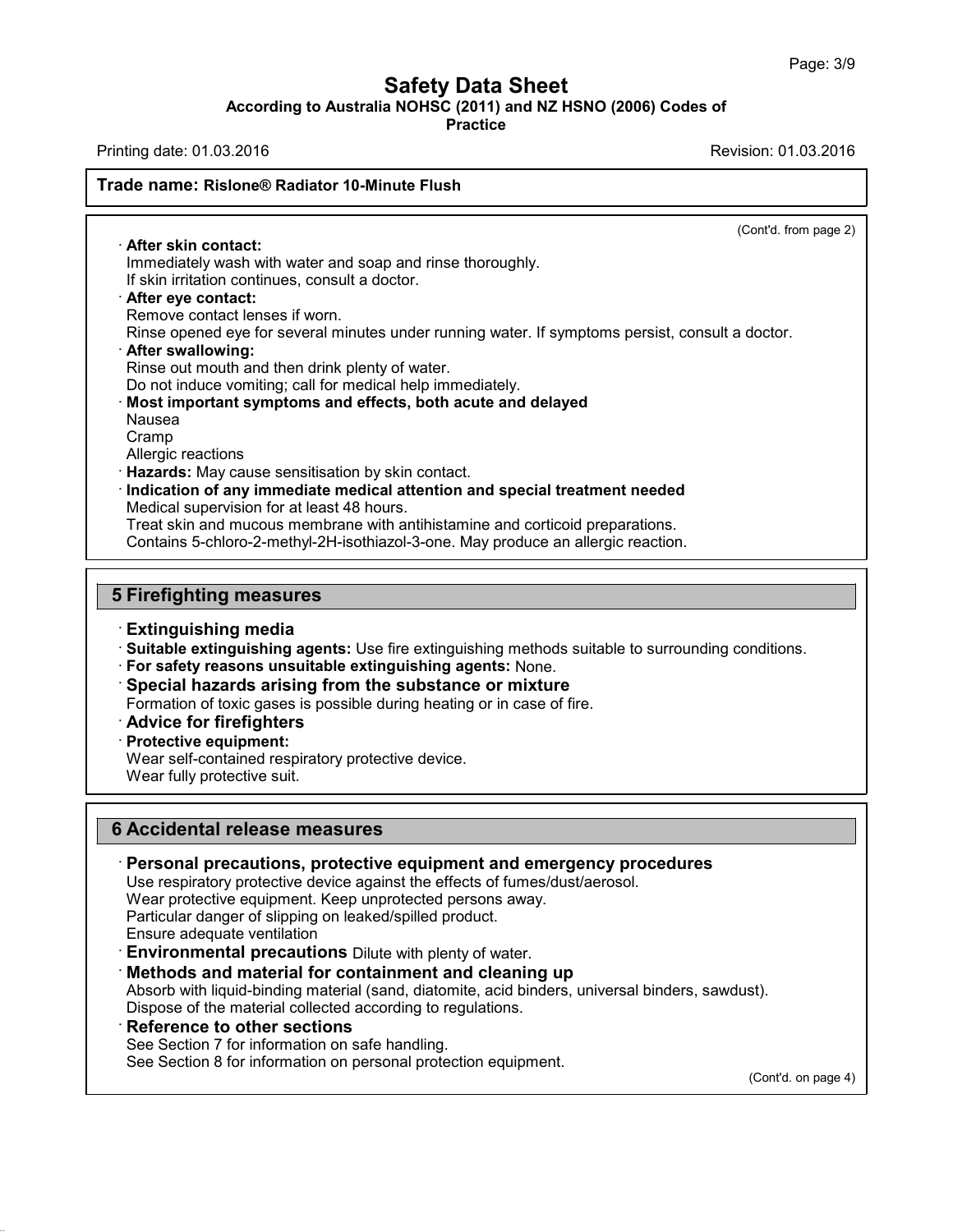## **Safety Data Sheet<br>
A NOHSC (2011) and NZ HSNO (2006) Cod<br>
Practice** Page: 4/9<br>**According to Australia NOHSC (2011) and NZ HSNO (2006) Codes of**<br>Practice<br>Printing date: 01.03.2016<br>Revision: 01.03.2016 Page: 4/9<br> **Safety Data Sheet**<br>
According to Australia NOHSC (2011) and NZ HSNO (2006) Codes of<br>
Practice<br>
Revision: 01.03.2016<br>
Revision: 01.03.2016<br>
Revision: 01.03.2016 **Trade name:** According to Australia NOHSC (2011) and N.<br>Printing date: 01.03.2016<br>Trade name: Rislone® Radiator 10-Minute Flush

**Practice**

(Cont'd. from page 3)

# de name: Rislone® Radiator 10-Minute Flus<br>See Section 13 for disposal information.

See Section 13 for disposal information.<br> **7 Handling and storage<br>
Handling:** 

# **Example 15 Allen Theory Schools Finds**<br>• **Precautions for safe handling**<br>• Prevent formation of aerosols.<br>• Avoid splashes or spray in enclosed areas

### · **Handling:**

**Handling and storage<br>Handling:<br>Precautions for safe handling<br>Prevent formation of aerosols.<br>Avoid splashes or spray in enclosed are<br>Use only in well ventilated areas Handling and storage<br>
Handling:<br>
Precautions for safe handling<br>
Prevent formation of aerosols.<br>
Avoid splashes or spray in enclosed areas.<br>
Use only in well ventilated areas.<br>
Information about fire - and explosion protec** 

## **Example 15**<br> **Example 3**<br> **Example 3**<br> **Example 3**<br> **Example 3**<br> **Example 3**<br> **Information about fire - and explosion protection:** No special measures required.<br> **Conditions for safe storage, including any incompatibiliti** · **Storage:** Use only in well ventilated areas.<br> **Conditions for safe storage, including any incompatibilities**<br> **Conditions for safe storage, including any incompatibilities**<br> **Properties:**<br> **Requirements to be met by storerooms and r Conditions for safe storage, in<br>Storage:<br>Requirements to be met by storer<br>Information about storage in one<br>Store away from oxidising agents.<br>Further information about storage Storage:**<br> **Requirements to be met by storerooms and receptacles:** No special requirements.<br> **Information about storage in one common storage facility:**<br>
Store away from foodstuffs.<br>
Store away from oxidising agents.<br> **Fu**

- 
- 
- 

- Store away from foodstuffs.<br>
Store away from oxidising agents.<br> **Further information about storage conditions:** Keep container tightly sealed.<br> **8 Exposure controls/personal protection**<br> **8 Exposure controls/personal prote**
- 

### **8 Exposure controls/personal protection**

· **Ingredients with limit values that require monitoring at the workplace:** The product does not contain any relevant quantities of materials with critical values that have to be monitored at the workplace.<br>  $\cdot$  DNELs: No further relevant information available. Monitored at the workplace.<br>
• **Control parameters**<br>
• **Ingredients with limit values that require monitoring at**<br>
The product does not contain any relevant quantities of<br>
• **DNELs:** No further relevant information availab

- 
- **PNECs:** No further relevant information available.<br> **Exposure controls**<br> **Personal protective equipment:**<br> **General protective and hygienic measures:** • **DNELs:** No further relevant information available.<br>• **PNECs:** No further relevant information available.<br>• **Exposure controls**<br>• **Personal protective equipment:**<br>• **General protective and hygienic measures:**<br>• The usual

**PNECs:** No further relevant information available.<br> **Exposure controls**<br> **Personal protective equipment:**<br> **General protective and hygienic measures:**<br>
The usual precautionary measures are to be adhered to when handling c Exposure controls<br>Personal protective equipment:<br>General protective and hygienic measures:<br>The usual precautionary measures are to be adhered to when hand<br>Immediately remove all soiled and contaminated clothing.<br>Keep away Exposure controls<br>Personal protective equipment:<br>General protective and hygienic measures:<br>The usual precautionary measures are to be adhered to when<br>Immediately remove all soiled and contaminated clothing.<br>Keep away from **Personal protective equipment:**<br> **General protective and hygienic measures:**<br>
The usual precautionary measures are to be adhered to when hat<br>
Immediately remove all soiled and contaminated clothing.<br>
Keep away from foodst **General protective and hygienic measures:**<br>The usual precautionary measures are to be adh<br>Immediately remove all soiled and contaminated<br>Keep away from foodstuffs, beverages and feed.<br>Wash hands before breaks and at the e

The usual precautionary measures are to be adhere<br>Immediately remove all soiled and contaminated ck<br>Keep away from foodstuffs, beverages and feed.<br>Wash hands before breaks and at the end of work.<br>Do not inhale gases / fume Keep away from foodstuffs, beverages and feed.<br>Wash hands before breaks and at the end of work.<br>Do not inhale gases / fumes / aerosols.<br>Avoid contact with the eyes and skin.<br>**Respiratory protection:**<br>Not required under nor Wash hands before breaks and at the end of work.<br>Do not inhale gases / fumes / aerosols.<br>Avoid contact with the eyes and skin.<br>**Respiratory protection:**<br>Not required under normal conditions of use.<br>Use suitable respiratory For spills, respiratory protection may be advisable.<br> **Respiratory protection:**<br>
Not required under normal conditions of use.<br>
Use suitable respiratory protective device when aerosol or r<br>
For spills, respiratory protectio The direct Homal conditions<br>able respiratory protective devels, respiratory protection may b<br>**on of hands:**<br>Protective gloves



42.0.18

(Cont'd. on page 5)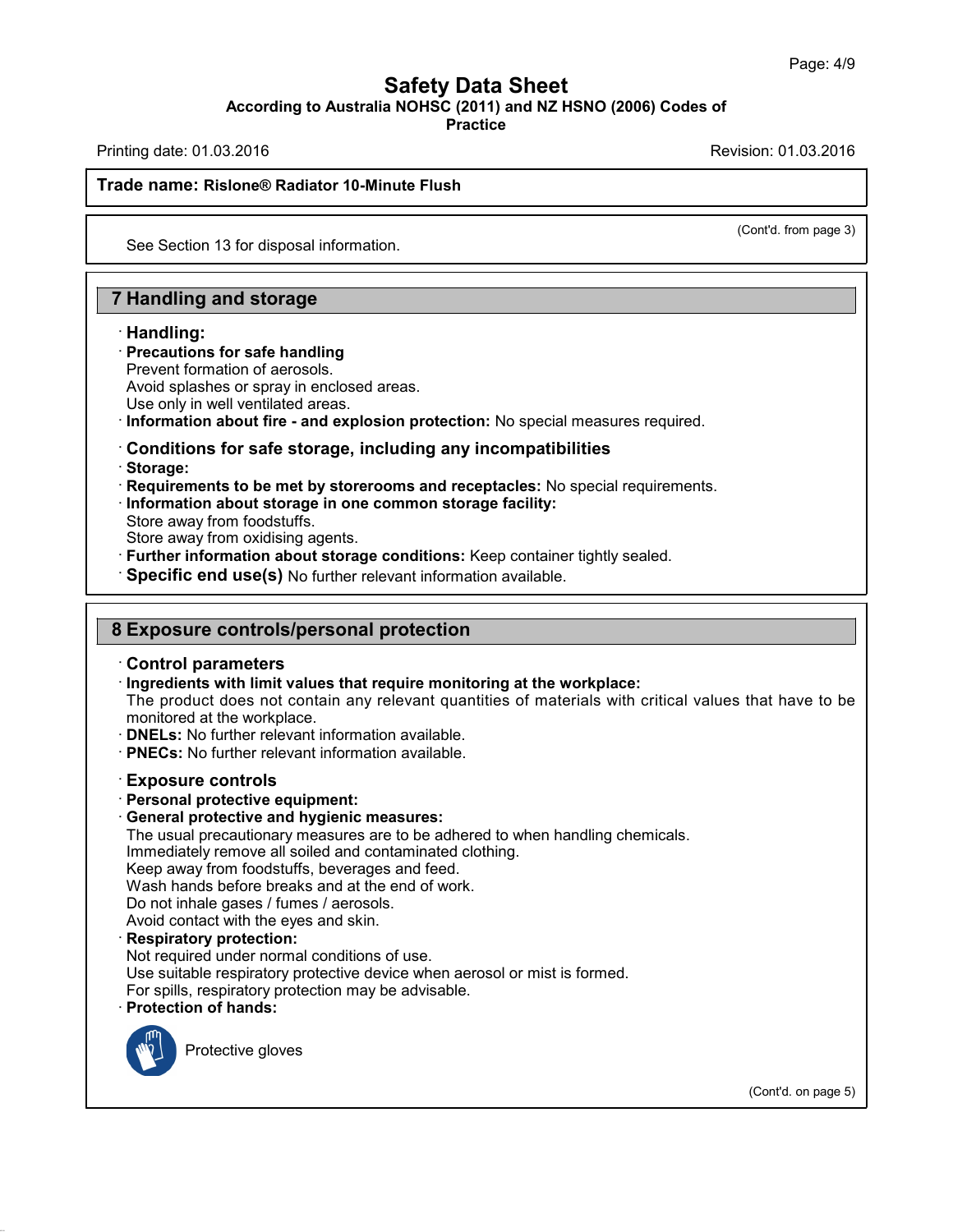## **Safety Data Sheet**<br> **According to Australia NOHSC (2011) and NZ HSNO (2006) Codes of**<br> **Practice** Page: 5/9<br> **Safety Data Sheet**<br>
According to Australia NOHSC (2011) and NZ HSNO (2006) Codes of<br>
Practice<br>
Revision: 01.03.2016<br>
Revision: 01.03.2016<br>
Revision: 01.03.2016

**Practice**

# **Trade name:** According to Australia NOHSC (2011) and N.<br>Printing date: 01.03.2016<br>Trade name: Rislone® Radiator 10-Minute Flush

(Cont'd. from page 4)<br>
Preparation. The glove material has to be impermeable and resistant to the product/ the substance/ the preparation.<br>
The glove material has to be impermeable and resistant to the product/ the substance/ the preparation.<br>  $\bullet$ e material has to be imper<br>tection:<br>Safety glasses



42.0.18

- **Eye protection:**<br>
Safety glasses<br> **Body protection:** Protective work clothing<br> **Limitation and supervision of exposure into t**<br>
No further relevant information available **Example 3**<br> **Example 3**<br> **Example 3**<br> **Limitation and supervision of exposure into the environment:**<br>
No further relevant information available.<br> **Risk management measures:** No further relevant information available. No further relevant information available.<br>• **Risk management measures:** No further relevant information available.<br>• **Risk management measures:** No further relevant information available.
- 

|                                                            | Risk management measures: No further relevant information available. |  |  |  |
|------------------------------------------------------------|----------------------------------------------------------------------|--|--|--|
| 9 Physical and chemical properties                         |                                                                      |  |  |  |
| Information on basic physical and chemical properties      |                                                                      |  |  |  |
| · Appearance<br>Form:                                      | Liquid                                                               |  |  |  |
| Colour:                                                    | Light yellow                                                         |  |  |  |
| Odour:                                                     | Light                                                                |  |  |  |
| <b>Odour threshold:</b>                                    | Not determined.                                                      |  |  |  |
| pH-value at 20 °C (68 °F):                                 | $7.8 - 9.8$                                                          |  |  |  |
| · Melting point/Melting range:                             | Not determined.                                                      |  |  |  |
| <b>Boiling point/Boiling range:</b>                        | 103 °C (217 °F)                                                      |  |  |  |
| · Flash point:                                             | >94 °C (>201 °F)                                                     |  |  |  |
| · Flammability (solid, gaseous):                           | Not applicable.                                                      |  |  |  |
| Auto/Self-ignition temperature:                            | Not determined.                                                      |  |  |  |
| Decomposition temperature:                                 | Not determined.                                                      |  |  |  |
| Self-igniting:                                             | Product is not self-igniting.                                        |  |  |  |
| Danger of explosion:                                       | Product does not present an explosion hazard.                        |  |  |  |
| <b>Explosion limits</b>                                    |                                                                      |  |  |  |
| Lower:                                                     | Not determined.                                                      |  |  |  |
| Upper:                                                     | Not determined.                                                      |  |  |  |
| · Vapour pressure:                                         | Not determined.                                                      |  |  |  |
| Density at 20 °C (68 °F):                                  | $1.0 \pm 0.1$ g/cm <sup>3</sup> (8.345 $\pm$ 0.835 lbs/gal)          |  |  |  |
| <b>Relative density:</b>                                   | Not determined.                                                      |  |  |  |
| · Vapour density:                                          | Not determined.                                                      |  |  |  |
| <b>Evaporation rate:</b>                                   | Not determined.                                                      |  |  |  |
| · Solubility in / Miscibility with                         |                                                                      |  |  |  |
| water:                                                     | Fully miscible.                                                      |  |  |  |
| · Partition coefficient (n-octanol/water): Not determined. |                                                                      |  |  |  |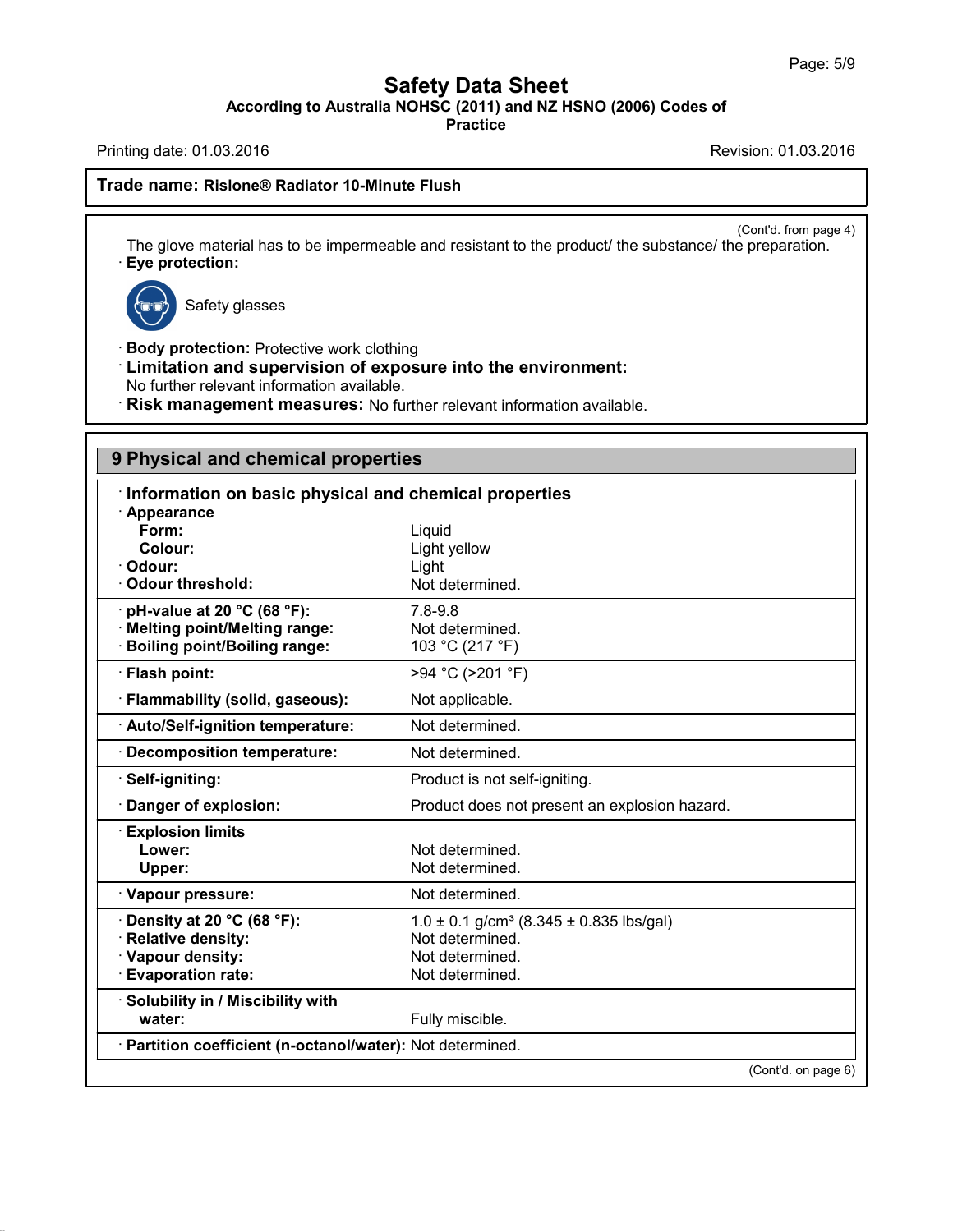## **Safety Data Sheet<br>
A NOHSC (2011) and NZ HSNO (2006) Cod<br>
Practice** Page: 6/9<br>**According to Australia NOHSC (2011) and NZ HSNO (2006) Codes of**<br>Practice<br>Printing date: 01.03.2016<br>Revision: 01.03.2016 Page: 6/9<br> **Safety Data Sheet**<br>
According to Australia NOHSC (2011) and NZ HSNO (2006) Codes of<br>
Practice<br>
Revision: 01.03.2016<br>
Revision: 01.03.2016<br>
Revision: 01.03.2016 **Trade name:** According to Australia NOHSC (2011) and N.<br>Printing date: 01.03.2016<br>Trade name: Rislone® Radiator 10-Minute Flush

**Practice**

(Cont'd. from page 5)

· **Viscosity 10 Dynamic:**<br>
10 Stability and reactivity<br>
10 Stability and reactivity<br>
10 Stability and reactivity<br>
10 Reactivity No further relevant information

**Profile of Adiator 10-Minute Flush<br>
<b>Excessity**<br> **Dynamic:** Not determined.<br> **Kinematic:** Not determined.<br> **Kinematic:** Not determined.<br> **Conservation Kinematic:** Not determined.<br> **Kinematic:** Not determined.<br> **Communical** No further relevant information available.<br> **Communical** No further relevant information available.

- **Calcularyistan Chemical Stability and reactivity<br>
 <b>Reactivity** No further relevant information available.<br>
 **Thermal decomposition / conditions to be avoided:**<br>
 No decomposition if used and stored according to specif
- 
- 
- **Stability and reactivity<br>
· Reactivity No further relevant information available.**<br>
 Chemical stability<br>
 Thermal decomposition / conditions to be avoided:<br>
 No decomposition if used and stored according to specificati **No Stability and reactivity**<br>
• **Reactivity** No further relevant information available.<br>
• **Chemical stability**<br>
• **Thermal decomposition / conditions to be avoided:**<br>
• **No decomposition if used and stored according to**
- 
- 
- 
- 
- 
- Chemical stability<br>
Thermal decomposition / conditions to be avoided:<br>
No decomposition if used and stored according to specifications.<br>
Possibility of hazardous reactions<br>
Reacts with strong oxidising agents.<br>
Reacts with Reacts with strong oxidising agents.<br>Reacts with strong acids and alkali.<br>**Conditions to avoid** No further relevant inform<br>**Incompatible materials** No further relevant inform<br>**Hazardous decomposition products**<br>Carbon monox Conditions to avoid No Homompatible materials<br>Hazardous decompositicarbon monoxide and carbon<br>Nitrogen oxides<br>Chlorine compounds **Conditions to avoid No Reflexed**<br> **Carbon monoxide and carbon**<br>
Nitrogen oxides<br>
Chlorine compounds **11 Toxicological information**<br> **11 Toxicological information**<br> **11 Toxicological information**<br> **11 Toxicological information**

- 
- 

42.0.18

- **Chlorine compounds<br>
Information on toxicological effects<br>
· Information on toxicological effects<br>
· Acute toxicity:<br>
· LD/LC50 values relevant for classification: None. 11 Toxicological information<br>
Information on toxicological effects<br>
Acute toxicity:<br>
LD/LC50 values relevant for classification: None.<br>
Primary irritant effect** 
	-
	- $\cdot$  **Skin corrosion/irritation:** Slight irritant effect on skin and mucous membranes.
	-
	-
	- **EXECT:**<br> **Respiration:**<br> **Skin corrosion/irritation:** Slight irritant effect on skin and mucous membranes.<br> **Primary irritant effect**<br> **Skin corrosion/irritation:** Slight irritant effect on eyes.<br> **Respiratory or skin sen**

### CONTEG TO VALUE TO VALUE TO VALUE TO VALUE TO VALUE TO VALUE TO VALUE TO VALUE TO VALUE TO VALUE TO VALUE TO VALUE TO VALUE TO VALUE TO VALUE TO VALUE TO VALUE TO VALUE TO VALUE TO VALUE TO VALUE TO VALUE TO VALUE TO VALUE **Serious eye damage/irritation:** Slight irritant effect on eyes.<br> **Respiratory or skin sensitisation:**<br>
Contains 5-chloro-2-methyl-2H-isothiazol-3-one. May produce an allergic reaction.<br> **IARC (International Agency for Res** Ingestion. Inhalation.<br>Eve contact. None of the ingredients are listed.<br> **Probable routes of exposure:**<br>
Ingestion.<br>
Inhalation.<br>
Eye contact.<br>
Skin contact.<br> **Repeated dose toxicity:** Repeated exposure may result in skin sensitivity. Shorte of the ingredients are listed.<br> **Probable routes of exposure:**<br>
Inhalation.<br>
Eye contact.<br>
Skin contact.<br> **Repeated dose toxicity:** Repeated exposure may result in skin sensitivity.<br> **CMR effects (carcinogenity, mut** Inhalation.<br>
Eye contact.<br>
Skin contact.<br> **Repeated dose toxicity:** Repeated exposure may result in skin sensitivity.<br> **CMR effects (carcinogenity, mutagenicity and toxicity for reproduction)**<br> **CGMR effects (carcinogenity** (Cont'd. on page 7)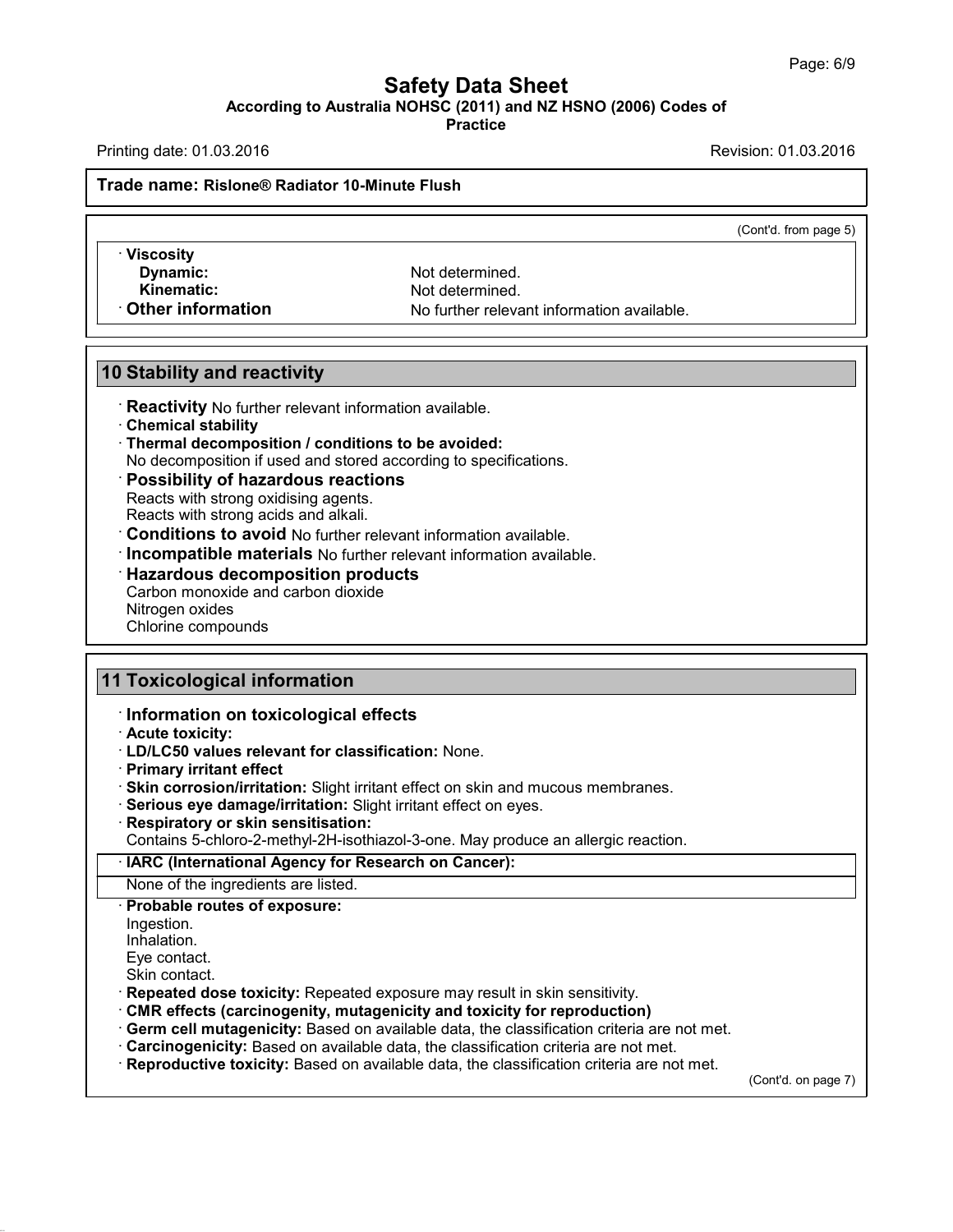## **Safety Data Sheet<br>
A NOHSC (2011) and NZ HSNO (2006) Cod<br>
Practice** Page: 7/9<br>**According to Australia NOHSC (2011) and NZ HSNO (2006) Codes of**<br>Practice<br>Printing date: 01.03.2016<br>Revision: 01.03.2016 Page: 7/9<br> **Safety Data Sheet**<br>
According to Australia NOHSC (2011) and NZ HSNO (2006) Codes of<br>
Practice<br>
Revision: 01.03.2016<br>
Revision: 01.03.2016<br>
Revision: 01.03.2016 **Trade name:** According to Australia NOHSC (2011) and N.<br>Printing date: 01.03.2016<br>Trade name: Rislone® Radiator 10-Minute Flush

**Practice**

(Cont'd. from page 6)

Analysisch: 01:00:2016<br>
Analysisch: 01:00:2016<br>
STOT-single exposure: Based on available data, the classification criteria are not met.<br>
STOT-repeated exposure: Based on available data, the classification criteria are not **12 Ecological information**<br> **12 Ecological information**<br> **12 Ecological information**<br> **12 Ecological information**<br> **12 Ecological information**<br> **12 Ecological information**<br> **13 Ecological information**<br> **14 Ecological info** 

· **Toxicity**

- 
- **Persistence and degradability** No further relevant information available.<br> **Bioaccumulative potential** No further relevant information available.<br> **Mobility in soil** No further relevant information available.<br> **Additional**
- 
- 
- 

Priori Contains and Contains and Contains and Contains and Contains and Contains and Contains and Contains and the presistence and degradability No further relevant information available.<br>
Persistence and degradability No Persistence and degradability No further relevant information available.<br>Bioaccumulative potential No further relevant information available.<br>Mobility in soil No further relevant information available.<br>Additional ecologica system. **Example 12 Solutional ecological information avaid Additional ecological information:**<br> **Constrained Solutional ecological information:**<br>
Do not allow undiluted product or large quantities<br>
system.<br> **Results of PBT and vP** • **PRT:** Not applicable. • **PPT:** Not applicable. • **PPT:** Not applicable. • **PPT:** Not applicable. • **PPT:** Not applicable. • **PPT:** Not applicable. • **PPT:** Not applicable. • **PPT:** Not applicable. • **PPT:** Not applicabl

- 
- 
- **13 Disposal considerations**<br> **13 Disposal considerations**<br> **13 Disposal considerations**<br> **13 Disposal considerations**<br> **13 Disposal considerations** • Other adverse effects No further relevant information available.<br>
13 Disposal considerations<br>
• Waste treatment methods<br>
• Recommendation<br>
Contact waste processors for recycling information.

### · **Recommendation**

**Disposal considerations<br>Waste treatment methods<br>Recommendation**<br>Contact waste processors for recycling information.<br>Can be disposed of with household garbage after consult<br>the pertinent authorities and adhering to the pec **Disposal considerations**<br> **Waste treatment methods**<br>
Recommendation<br>
Contact waste processors for recycling information.<br>
Can be disposed of with household garbage after consulting with the waste disposal facility operato Waste treatment methods<br>
Recommendation<br>
Contact waste processors for recycling information.<br>
Can be disposed of with household garbage after consulting with the waste dispos<br>
the pertinent authorities and adhering to the

Waste treatment methods<br>
Recommendation<br>
Contact waste processors for recycling information.<br>
Can be disposed of with household garbage after consulting with the waste disposal facility operator and<br>
the pertinent authorit Recommendation<br>Contact waste processors for recycling information.<br>Can be disposed of with household garbage after consulting with the waste disposal facility operator and<br>the pertinent authorities and adhering to the nece Contact waste processors for recycling information.<br>Can be disposed of with household garbage after consulting<br>the pertinent authorities and adhering to the necessary technic<br>The user of this material has the responsibilit The user of this material has the responsibility to dispose of unused material, residues and contain compliance with all relevant local, state and federal laws and regulations regarding treatment, storal disposal for hazar

**14 Transport information: Disposal must be matrice information: Disposal must be matrice information<br>14 Transport information<br>14 Transport information<br>19 UN-Number** 

42.0.18

· **UN-Number**

**Fanal Conduct Server Conduct Server Conduct Server Conduct Server Conduct Server Conduct Server Conduct Server Conduct Server Conduct Server Conduct Server Conduct Server Conduct Server Conduct Server Conduct Server Condu Transport information<br>- UN-Number<br>- DOT, ADG, IMDG, IATA<br>- UN proper shipping name<br>- DOT, ADG, IMDG, IATA CONTRET CONTRET CONTRET CONTRET CONTRET CONTRET CONTRET CONTRET CONTRET CONTRET CONTRET CONTRET CONTRET CONTRET CONTRET CONTRET CONTRET CONTRET CONTRET CONTRET CONTRET CONTRET CONTRET CONTRET CONTRET CONTRET CONTRET CONTR** 

(Cont'd. on page 8)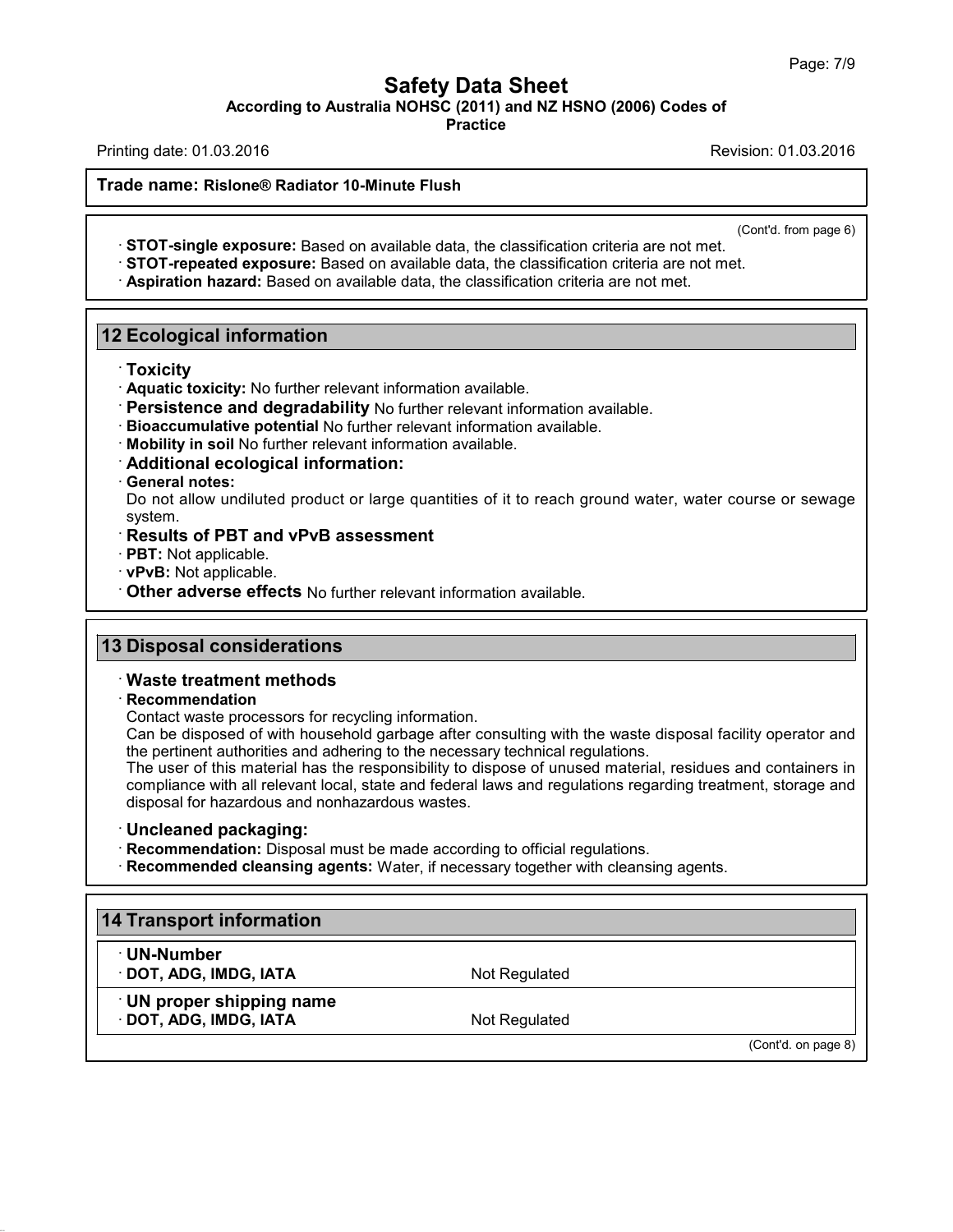## **Safety Data Sheet<br>
A NOHSC (2011) and NZ HSNO (2006) Cod<br>
Practice** Page: 8/9<br>**According to Australia NOHSC (2011) and NZ HSNO (2006) Codes of**<br>Practice<br>Printing date: 01.03.2016<br>Revision: 01.03.2016 Page: 8/9<br> **Safety Data Sheet**<br>
According to Australia NOHSC (2011) and NZ HSNO (2006) Codes of<br>
Practice<br>
Revision: 01.03.2016<br>
Revision: 01.03.2016<br>
Revision: 01.03.2016

**Practice**

# **Trade name:** According to Australia NOHSC (2011) and N.<br>Printing date: 01.03.2016<br>Trade name: Rislone® Radiator 10-Minute Flush

|                                                       |                 | (Cont'd. from page 7) |
|-------------------------------------------------------|-----------------|-----------------------|
| $\cdot$ Transport hazard class(es)                    |                 |                       |
| · DOT, ADG, IMDG, IATA<br>· Class                     | Not Regulated   |                       |
| · Packing group<br>DOT, ADG, IMDG, IATA               | Not Regulated   |                       |
| $\cdot$ Environmental hazards:<br>· Marine pollutant: | No.             |                       |
| $\cdot$ Special precautions for user                  | Not applicable. |                       |
| Transport in bulk according to Annex II of            |                 |                       |
| <b>Marpol and the IBC Code</b>                        | Not applicable. |                       |
| 15 Regulatory information                             |                 |                       |

**• Safety, health and environmental regulations/legislation specific for the substance or**<br>
■ Safety, health and environmental regulations/legislation specific for the substance or<br>
■ United States (USA) mixture<br>· United States (USA) **15 Regulatory information<br>
· Safety, health and environmental regulati<br>
mixture<br>
· United States (USA)<br>
<u>· SARA<br>
· Section 355 (extremely hazardous substances)</u>:** • **Safety, health and environmental regulations/**<br>• United States (USA)<br>• **SARA**<br>• Section 355 (extremely hazardous substances):<br>None of the ingredients are listed. Mixture<br>
United States (USA)<br>
SARA<br>
Section 355 (extremely hazardous substances):<br>
None of the ingredients are listed.<br>
None of the ingredients are listed.

· **SARA**

**SARA**<br> **Example 5 Section 355 (extremely hazardous substances):**<br>
None of the ingredients are listed.<br> **None of the ingredients are listed.**<br> **TSCA (Toxic Substances Control Act):**<br>
All ingredients are listed. **Example 313 (Specific toxic chemical index 313 (Specific toxic chemical None of the ingredients are listed.**<br>• **TSCA (Toxic Substances Control A** All ingredients are listed.<br>• **Carcinogenic Categories · IARC (Internationa** 

**FISCA (Toxic Substances Control Act):**<br>
All ingredients are listed.<br> **Carcinogenic Categories**<br> **IARC (International Agency for Research on Cancer)**<br>
None of the ingredients are listed. **Roam Cone of the ingredients are listed.**<br> **All ingredients are listed.**<br> **Carcinogenic Categories**<br> **IARC (International Agency for Research on Cancer)**<br>
None of the ingredients are listed.<br> **Australian Inventory of Chem** 

**All ingredients are listed.**<br> **All ingredients are listed.**<br> **All ingredients are listed.**<br> **All ingredients are listed.**<br> **All ingredients are listed.**<br> **Constrained For the Uniform Scheduling of Medicines and Poisons**<br> • **Canadard for the Uniform Scheduling of Medicines and<br>
Not a SUSMP Schedule preparation.**<br>
• **HSNO Chemical Classification and Information Databas**<br>
• None of the ingredients are listed.<br>
• New Zealand Inventory of Chem

## Note of the Ingreduction are listed.<br> **All ingredients are listed.**<br> **Consider Standard for the Uniform Scheduling of Medicines and Poisons**<br>
Not a SUSMP Schedule preparation.<br> **HSNO Chemical Classification and Information** Not a SUSMP Schedule preparation.<br>
HSNO Chemical Classification and Information Database (CCID)<br>
None of the ingredients are listed.<br>
New Zealand Inventory of Chemicals (NZIOC)<br>
All ingredients are listed.

42.0.18

### · **Chemical safety assessment**

New Zealand Group Standard Allocation and EPA Approval Code: Lubricants, Lubricant Additives, Coolants and Anti-freeze Agents (Subsidiary Hazard) Group Standard 2017 - HSR002606 p Standard<br>(Cont'd. on page 9)